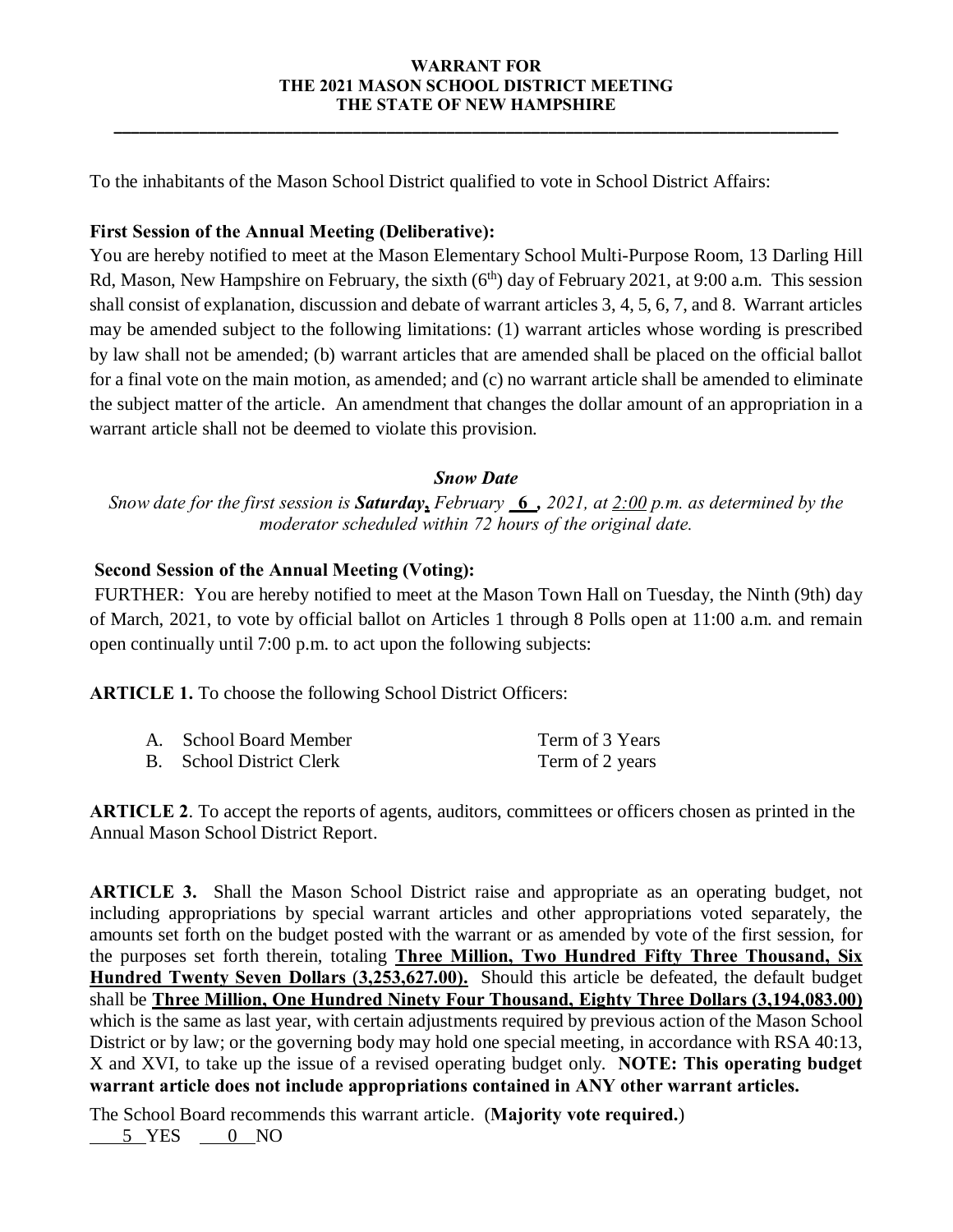### **WARRANT FOR THE 2021 MASON SCHOOL DISTRICT MEETING THE STATE OF NEW HAMPSHIRE**

**\_\_\_\_\_\_\_\_\_\_\_\_\_\_\_\_\_\_\_\_\_\_\_\_\_\_\_\_\_\_\_\_\_\_\_\_\_\_\_\_\_\_\_\_\_\_\_\_\_\_\_\_\_\_\_\_\_\_\_\_\_\_\_\_\_\_\_\_\_\_\_\_\_\_\_\_\_\_\_\_\_\_\_\_\_**

**ARTICLE 4.** Shall the Mason School District raise and appropriate Twenty Thousand Dollars (\$20,000) to be added to the previously established Educating Educationally Disabled Children Capital Reserve Fund (established in 2010), with such amount to be funded from the June 30, 2021, unreserved fund balance available for transfer on July 1. No amount to be raised from taxation. The School Board recommends this warrant article. (**Majority vote required.)**

5YES 0 NO

**ARTICLE 5.** Shall the Mason School District raise and appropriate Ten Thousand Dollars (\$10,000) to be added to the previously established School Building and Grounds Maintenance Capital Reserve Fund (established in 2010), with such amount to be funded from the June 30, 2021, unreserved fund balance available for transfer on July 1. No amount to be raised from taxation.

The School Board recommends this warrant article (**Majority vote required.)** 5 YES 0 NO

**ARTICLE 6.** Shall the Mason School District vote to establish a Healthcare Capital Reserve Fund under the provisions of RSA 35:1 for the purpose of paying unanticipated healthcare expenses, and to raise and appropriate the sum of Twenty Thousand Dollars (20,000) to be placed in this fund; and further designate the school board as agents to expend from the healthcare capital reserve fund. Such amount will be funded from the June 30, 2021, unreserved fund balance available for transfer on July 1. No amount to be raised from taxation.

The School Board recommends this warrant article (**Majority vote required.)** 5 YES 0 NO

**ARTICLE 7.** Shall the Mason School District vote to authorize, indefinitely until rescinded, to retain year-end unassigned general funds in an amount not to exceed, in any fiscal year, 5 percent of the current fiscal year% net assessment, in accordance with RSA 198:4-b, II. Such fund balance retained may only be used to reduce the tax rate or for emergencies to be approved by the Department of Education under RSA 32:1.

The School Board recommends this warrant article (**Majority vote required.)** 5 YES 0 NO

**ARTICLE 8.** Shall the Mason School District accept the provisions of RSA 198:20-b providing that any school district in an annual meeting may adopt an article authorizing indefinitely, until specific rescission of such authority, the school board to apply for, accept, and expend, without further action by the school district, unanticipated money from a state, federal, or other governmental unit or private source which becomes available during the fiscal year?

The School Board recommends this warrant article (**Majority vote required.)**

 **5** YES 0 NO